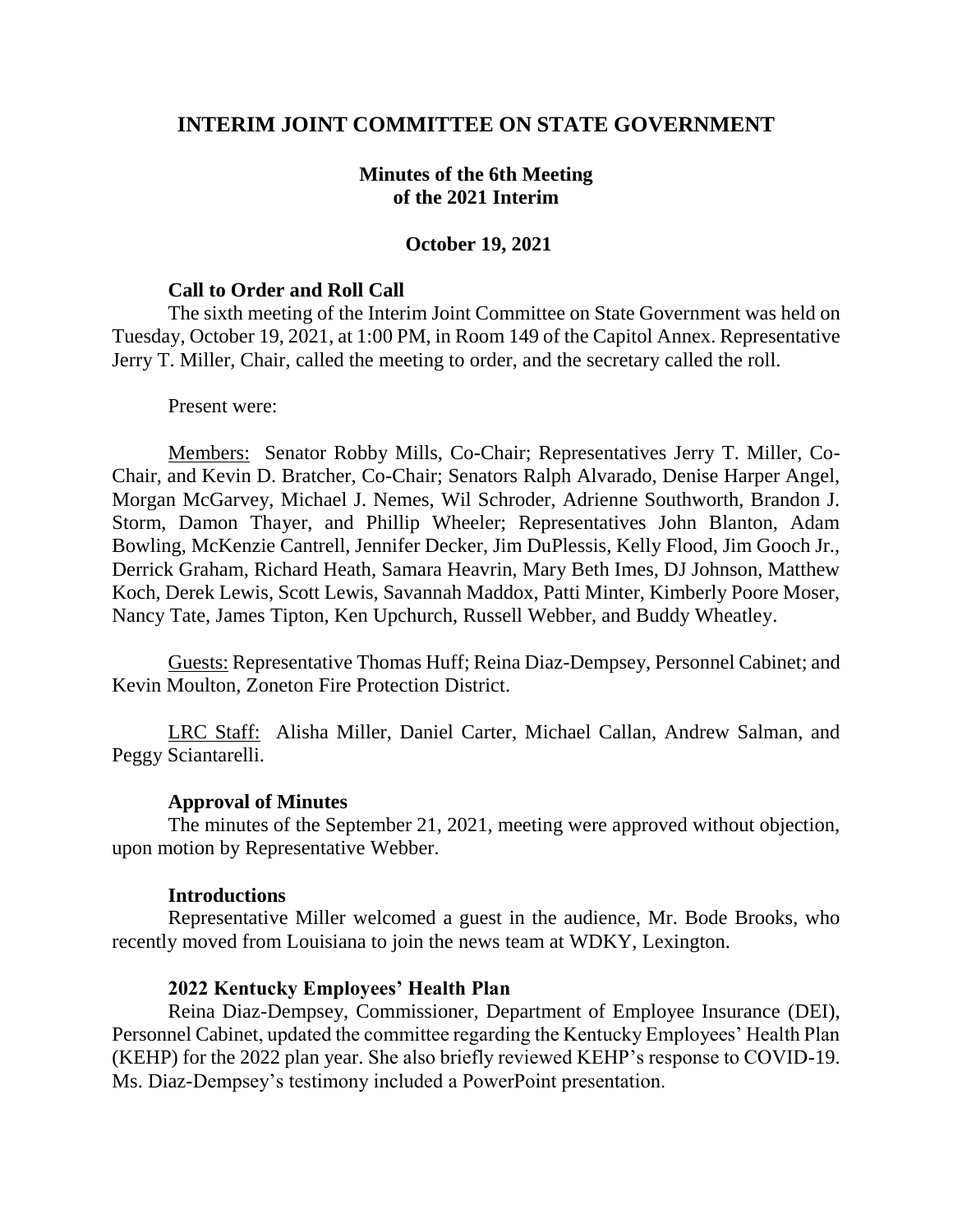As of September 2021, KEHP covered 292,732 members, including 177,897 active employees and pre-65 retirees. School boards comprised 52.5 percent of the membership, state agencies 18 percent, under-65 retirees 24 percent, and quasi groups 5.5 percent. Annual plan spending is approximately \$1.9 billion, and 95 percent of KEHP expenses are for claims payments. Of that 95 percent, 63 percent is for medical claims and 27 percent for prescription claims. DEI salaries are less than one-quarter of a penny for every dollar spent.

The presentation included a comparison of benefits from 2020 to 2022. For 2022, employer and employee premiums will increase 3 percent. Deductibles and out-of-pocket maximums will not change. The PPO plan will provide a PrudentRx Program for certain specialty drugs. Member in-network co-insurance will increase by 5 percent in the LivingWell PPO and LivingWell CDHP plans. The 30-day generic prescription copay in the LivingWell PPO plan will increase by \$5.

KEHP offers several free and low-cost member benefits/programs, including Rethink, SmartShopper, LiveHealth Online, and Diabetes Prevention. The Value Benefits program for diabetes, COPD, and asthma provides for reduced copays or co-insurance, with no deductibles for maintenance drugs and supplies. Highlights of the 2022 plan include lactation support via the Future Moms program through LiveHealth Online, no member cost-share for the Diabetes Self-Management Education and Support program; and introduction of Hinge Health, a clinic that provides a digital alternative to pain management and in-person physical therapy. Also new in 2022, covered dependent spouses will be able to participate in the Wellness Program and earn engagement rewards; however, members who waive health insurance coverage will not be eligible.

When asked by Representative Miller, Ms. Diaz-Dempsey reviewed the requirements relating to re-enrollment in the health plan and explained the difference between LiveHealth Online and the Rethink behavioral health benefit.

Responding to Representative Graham, Ms. Diaz-Dempsey explained why members who waive health insurance coverage will not be able to participate in the WebMD wellness program.

When asked by Representative Blanton, Ms. Diaz-Dempsey explained the rule relating to cross-referencing by KEHP members.

Responding to Representative Cantrell, Ms. Diaz-Dempsey confirmed that telehealth services, such as LiveHealth Online, are covered 100 percent. Representative Cantrell commented on the difficulties and trauma associated with the job duties of social workers.

Committee meeting materials may be accessed online at https://apps.legislature.ky.gov/CommitteeDocuments/33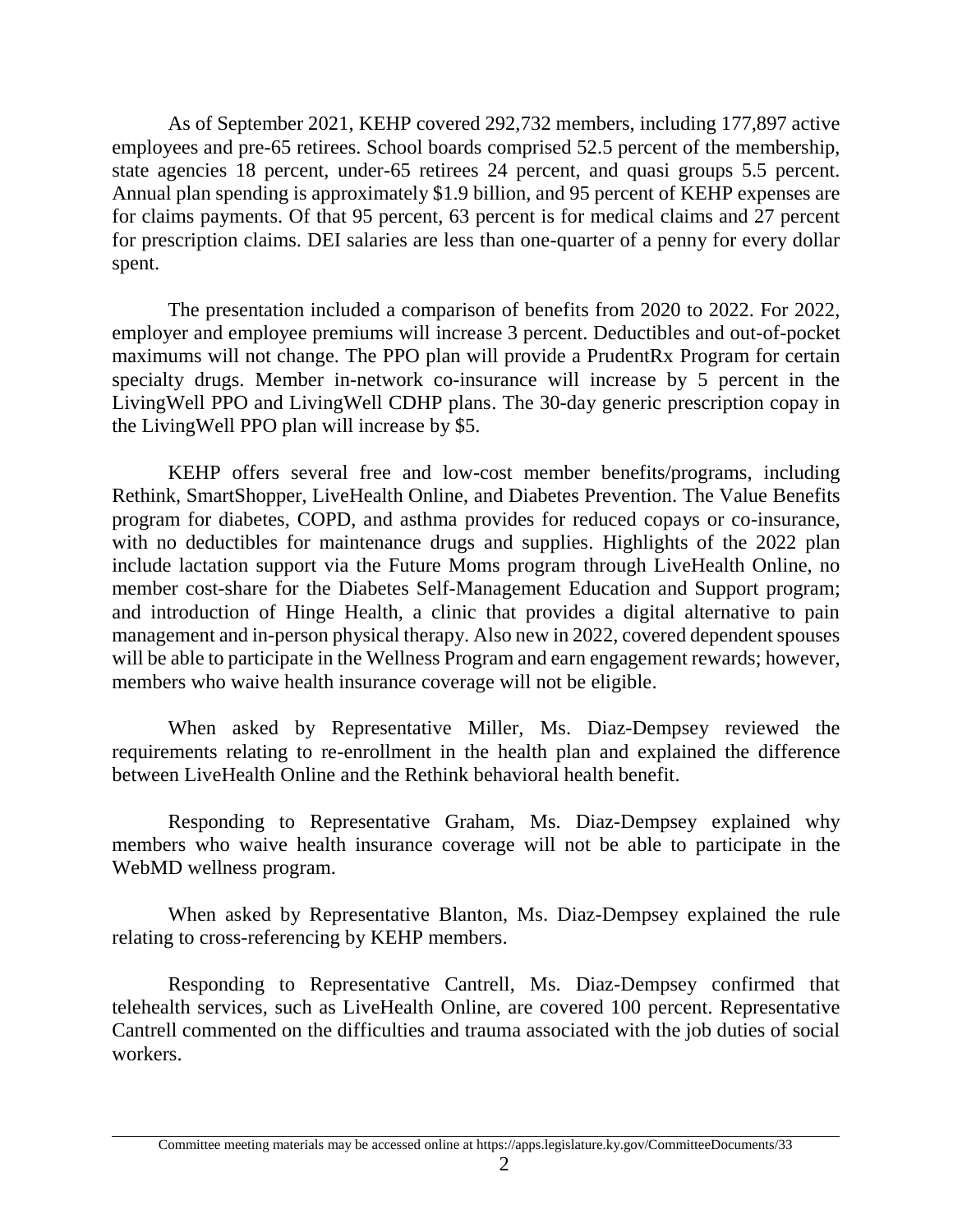Senator Thayer expressed his personal opinion that members of the executive branch administration who testify before a legislative committee should attend in-person, unless there is an extenuating circumstance. He thinks that many members of the committee would find it beneficial to have in-person testimony.

When Representative Decker asked whether KEHP is tracking the results of the diabetes treatment and prevention programs, Ms. Diaz-Dempsey responded affirmatively.

Representative Blanton, referencing previous comments about the hard work faced by social workers, said it was recently pointed out during a meeting of another legislative committee, that there has been a 57 percent increase over the past year in children's deaths, due to being kept at home with abusive parents during the pandemic shutdowns. He questioned why that statistic has not been reported in the media.

# **22 RS BR 430 – AN ACT relating to death benefits for first responders, making an appropriation therefor, and declaring an emergency.**

Representative Thomas Huff, primary sponsor, testified regarding 22 RS BR 430. The bill would amend KRS 61.315 to create a presumption that first responders who die of COVID-19, do so while in the line of duty and thus qualify for death benefits. The presumption would apply retroactively to any claim for death benefits brought by a first responder on or after March 6, 2020. Kevin Moulton, Chief of the Zoneton Fire Protection District in Bullitt County, accompanied Representative Huff and spoke in support of the legislation.

Representative Huff said that BR 430 adds COVID-19 to the list of reasons for the family of a first responder to draw a death benefit. The benefit would be retroactive to March 2020, when the first COVID death was recorded in Kentucky.

Mr. Moulton said that in December 2020, the previous Zoneton fire chief died after contracting COVID and that the battalion chief died the following February. When he submitted the claim to the Fire Commission, it was denied, and he began his effort to have COVID-19 included in the statutes as a qualifying event. When asked by Senator Wheeler, he confirmed that those two families did qualify for workers' compensation benefits, including the death benefit.

Senator Southworth said that the risk of contracting COVID while on the job is not limited to first responders. She acknowledged that first responders take more risk than a lot of people but questioned whether some type of financial assistance should perhaps be provided also to the many other categories of workers whose jobs can be considered essential. Representative Huff said that BR 430 is geared toward first responders. The bill is not intended to be all inclusive, but that does not mean that the jobs of other workers are not essential.

Committee meeting materials may be accessed online at https://apps.legislature.ky.gov/CommitteeDocuments/33